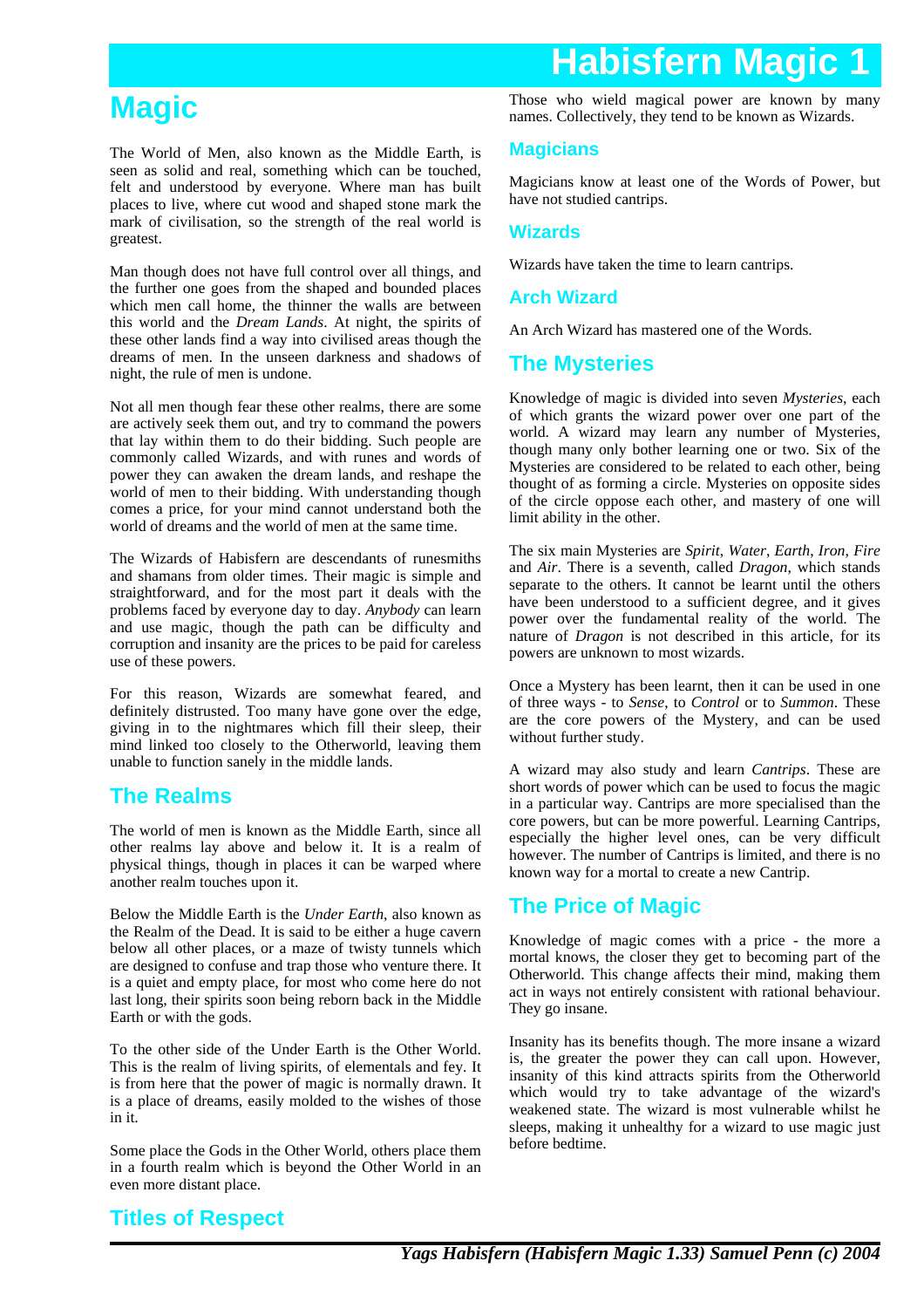# **Understanding the Mysteries 2 Habisfern Magic**

Magic divides the world into six areas, each governed by one of the *Mysteries*. Each Mystery has its place in the structure of magic, with neighbouring Mysteries strengthening each other, and distant Mysteries at odds with each other. They can be thought of as being in a ring, starting with *Spirit*, and moving through *Water*, *Earth*, *Iron*, *Fire* to *Air*. The Word of *Spirit* is related to *Air* and *Water*, and opposed to *Iron*.

Each Mystery can be used in one of three ways - to *Sense*, to *Control* or to *Summon*.

# **Learning a Mystery**

A wizard who has learnt (not Mastered) a Mystery to a level of 10 may teach it to another. There is no restriction on who can learn a Mystery, but Wizards will generally only teach those they find agreeable and to be quick witted. Training takes a month, and at the end of that time the student must make an intelligence test at a target of 20. Success means that they have learnt the Mystery at a level of 1.

Imparting the knowledge of magic costs both the teacher and student one point of permanent Luck, regardless of whether the attempt is successful.

### **Mastering a Mystery**

When a wizard achieves a score of 10 in a Mystery for the first time, then they are considered to have automatically *Mastered* that Mystery. A Wizard will only ever Master a single Mystery, and does not get the option to not Master when they first obtain a score of 10. After the first has been Mastered, the wizard may raise other Words to 10 and beyond without any special effect.

A Master is considered to have a deep knowledge and understanding of the realm of magic that the Mystery represents. The magic also takes mastery of them to some extent as well, which is why they do not get a choice about Mastery.

On achieving Mastery, the Arch Wizard may choose one of the special advantages that become open to them. This is a free bonus, which does not need to be paid for. The advantage provides an ability that is free for the Arch Wizard to use at will. Further advantages may be chosen at a skill level of 12, 15 and every 5 points thereafter, but only in the Mystery that has been Mastered.

There is a downside to Mastery, in that the directly opposed Mystery is negatively affected, gaining a -1 to Will when using magic associated with that Mystery. When the second Mastery level is taken, then a further -1 is suffered. The two indirectly opposed Mysteries suffer a penalty equal to half (round down) the main penalty.

If the Wizard's gender matches the affinity of the Mystery (e.g. a female wizard mastering *Earth*), then the first level of penalty is ignored, and the first -1 is gained when they reach a skill of 12. Further, the wizard may

select *two* advantages when they first master the Mystery.

#### **How Mastery Works**

*For example, a wizard raises his Earth to 10. At this point he gets to choose a single Mastery Ability. Because it is Air that is opposed to Earth, the wizard now has a -1 to their Will when using Air magic.*

*If they raise their Earth to 12, then they choose a second Mastery ability, and now have a -2 to Air. They will also suffer -1 to Spirit and Fire.*

*If the wizard had been female, then on achieving a level of 10 in Earth, they would get their mastery ability, but would not suffer a penalty to Air. When their Earth reaches 12, they suffer a -1 to Air.*

## **Using Powers**

When using one of the powers of a Mystery, a skill check is made using *will x Mystery* against either a straight difficulty of 10 or the *will x 4* of a resisting target.

Unless otherwise specified, it takes a full round to use a Power, and the effect will either be momentary or last as long as the wizard concentrates. Using a power is a *slow* action, but does not require any gestures or incantations unless specified.

If a wizard is hit in combat whilst activating magic, then they add +10 to the casting difficulty for every level of stun or wound taken.

A wizard who is concentrating on magic is at -1 to agility, dexterity and perception for each effect they are concentrating on.

### **Rituals**

Some powers can be enhanced by the use of rituals, such as an incantation on the drawing of a circle. Possible rituals are listed along with the powers, and each one used gives a +1 bonus to *will*.

If a ritual is listed as being *necessary* then a -1 penalty is suffered if it is not used. Using such a ritual still grants a +1 bonus however.

### **Cantrips**

Though most wizards keep to using the basic powers of the Mysteries, a few strive to gain a deeper knowledge of magic, by learning *cantrips*. A cantrip is a simple invocation which is associated with a Mystery, and which provides a simple magical effect. Simple does not mean weak however, and some cantrips are capable of destroying a town or slaying someone with a word.

Each cantrip must be learnt seperately, and is treated as a *technique*, in that they have a prerequisite of a skill level and other cantrips. However, they cannot be simply purchased with experience, but must be learnt through meditation and self-sacrifice.

#### **Learning Cantrips**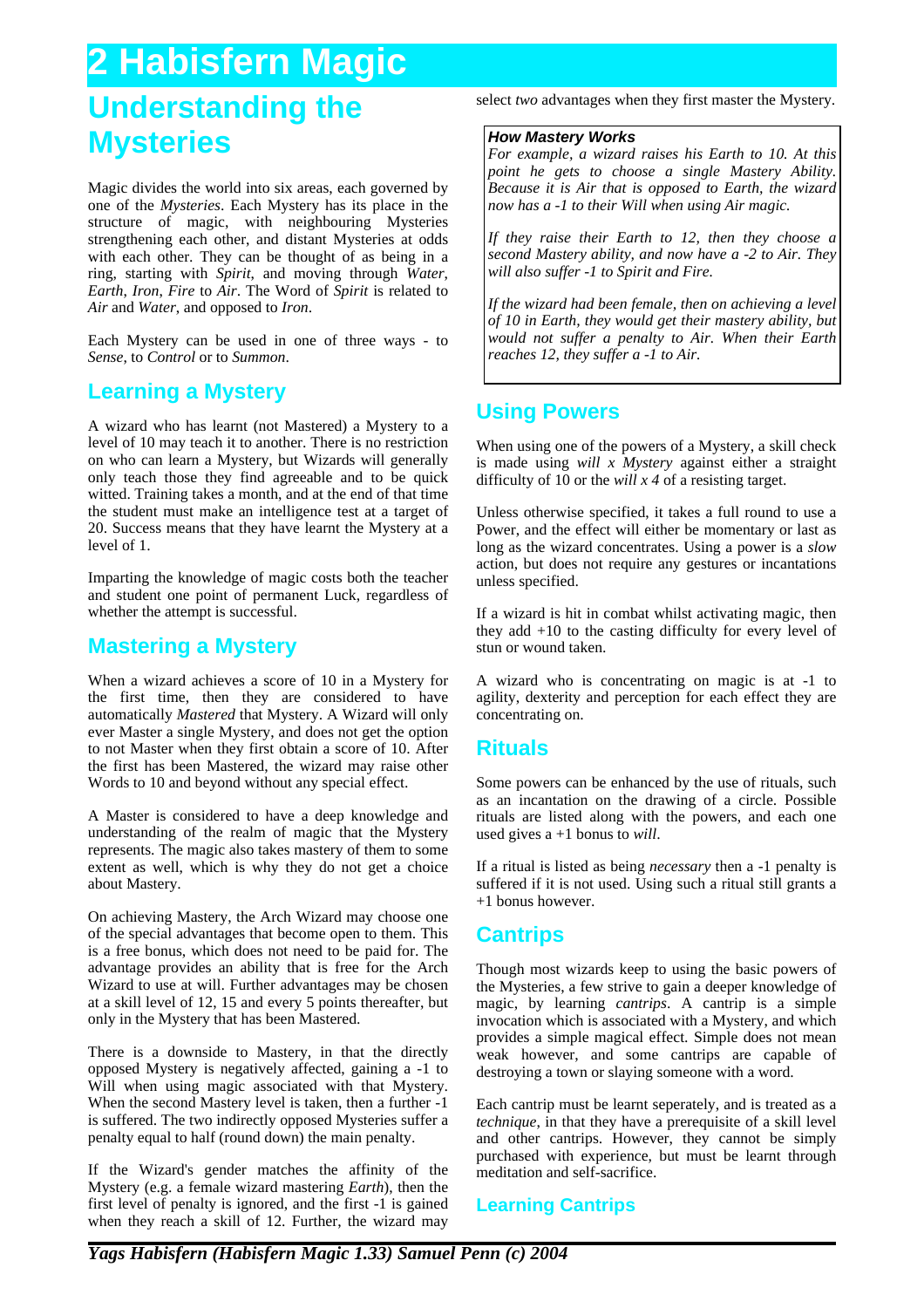Learning a cantrip takes a week, and an *intelligence x Mystery* check is required at a difficulty of 10 \* level of the cantrip.

#### **Using Cantrips**

Most cantrips can be invoked in a single round, and require little in the way of gestures or incantations. Cantrips are described under the section for the individual Mysteries, and they all follow the same format. An example cantrip is given below.

#### **Example Cantrip, Level 1**

**Time:**Round **Range:** Short **Duration:** Concentration **Resist:** Will

**Area:** Large

A description for an example cantrip. This is a simple cantrip for simple people.

The first part of the description lists basic properties of the cantrip. Their meanings are given below.

#### **Time**

The time required to invoke the cantrip. Most cantrips will have a casting time of 1 round.

#### **Range**

The range of the cantrip. If the cantrip affects multiple targets, then the range to the furthest target counts. The range will generally be the distance out to which there is no penalty. There is a -5 penalty for each multiple of the range (or part) beyond this.

A cantrip with a range of *short*, has no penalty up to 10m, -5 up to 20m, -10 up to 30m etc. Unless otherwise stated, you must have line of sight to the target.

**Self:** The cantrip either can only affect you, or the effects are centred on you.

**Touch:** You must be touching the target.

**Reach:** There is no penalty if you are touching the target, but you can affect targets at range at a penalty of -5 per metre.

**Short:** There is no penalty out to 10m, and a -5 penalty every 10m beyond that.

**Medium:** There is no penalty out to 50m, and a -5 penalty every 50m beyond that.

Long: There is no penalty out to 1km, and a -5 penalty every 1km beyond that.

**Communication:** You must be able to communicate with the target.

**Relationship:** There is no line of sight requirement, and the distance depends on how well you know the target. If the target is well known, then the distance is Long, moderalte known then half this, and poorly known quarter of Long.

#### **Duration**

How long the cantrip lasts after it has been invoked.

**Momentary:** The magic lasts only an instant.

**Concentration:** The magic lasts for as long as you concentrate.

**Habisfern Magic 3**

**Natural:** The magic creates an effect, which lasts as long as it would naturally. Shaping earth into a wall for example, the shape will hold for as long as gravity allows.

#### **Target**

The target of the cantrip defines how many targets can be affected in a single invocation. As for range, it defines how many are affected for free, plus there is a penalty if more than that are targetted.

**Self:** This cantrip can only affect the caster.

**One:** The target can be a single individual, either you or someone within range.

**Individual:** Can affect one individual at no penalty, or more at -5 for each extra target.

**Few:** Can affect up to 3 targets at no penalty, and -5 for every 3 beyond that.

**Dozen:** Can affect up to 12 targets at no penalty and -5 for every 12 beyond that.

**Crowd:** Can affect up to 50 targets at no penalty and -5 for each 50 beyond that.

**Range:** All targets within range of the cantrip.

#### **Radius**

If a radius is given instead of a target, then the cantrip affects everything within this radius, focused on a point within the maximum range.

**Tiny:** Up to 1m for free, -5 each 1m beyond that.

**Small:** Up to 3m for free,  $-5$  every 3m beyond that.

**Medium:** Up to 10 for free, -5 every 10m beyond that.

**Large:** Up to 25m for free, -5 every 25m beyond that.

**Village:** Up to 100m radius for free, -5 every 100m beyond that.

**Town:** Up to 500m radius for free, -5 every 500m beyond that.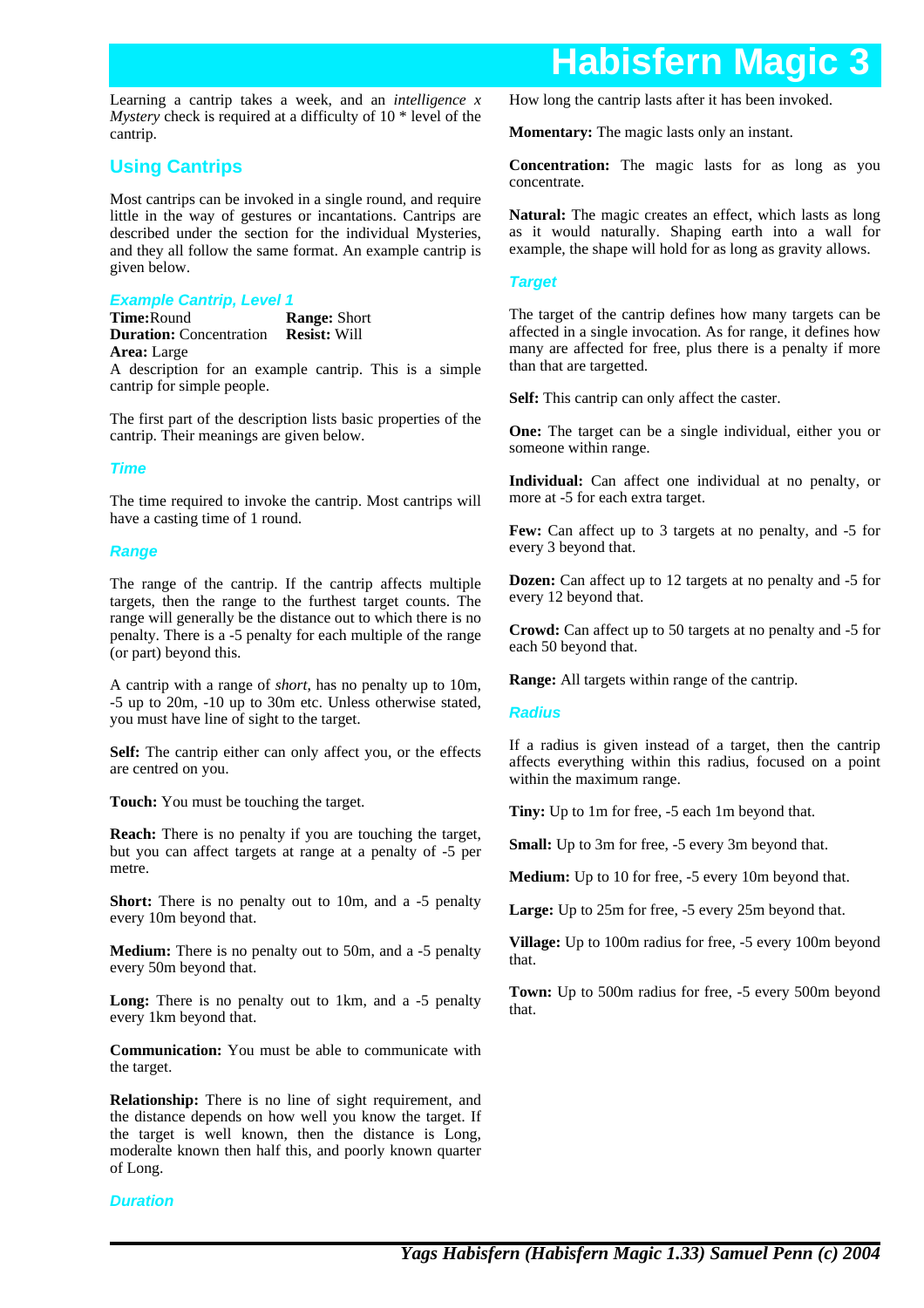# **Spirit 4 Habisfern Magic**

The Mystery of *Spirit* gives the wizard control over the realm of spirits, souls and minds. It is the realm of seekers after knowledge, and the haunts of ghosts.

*Spirit* is linked to the female side of life, and women who master its secrets suffer fewer penalties than do men. *Spirit* is directly opposed to *Iron*, and indirectly opposed to *Fire* and *Earth*.

# **Spirit Powers**

#### **Sense**

*Sense spirit* enables the wizard to see and examine the spirits of those around her. All living things have a spirit, and all spirits have an aura. The aura is a reflection of the spirit's true nature, and is difficult to mask.

By spending a round concentrating on an animal or person, the wizard can see the aura of the target. Targets with a *Will* get a resistance, other targets have a target difficulty of 10.

| <b>Success</b> | Detail seen                                                                                                                                                                                                                                                      |
|----------------|------------------------------------------------------------------------------------------------------------------------------------------------------------------------------------------------------------------------------------------------------------------|
| Moderate       | Type. The wizard can tell the type of spirit being<br>examined. She knows whether the aura is human.<br>fey, beast or dead. She can also tell the gender and<br>general age of the target. A single strong emotion<br>can be detected as well, if one is active. |
| Good           | State. The general state of mind of the target, as well<br>as some of the strongest emotions that drive the<br>target, even if they aren't currently active.                                                                                                     |
| Excellent      | Emotions. Visions of what the target's strongest<br>emotions represent. A person thinking about their<br>true love would present an image of their love. If the<br>target is not focused on any one thing, then glimpses<br>of what they can see may be seen.    |
| Superb         | History. Visions of important events in the life of the<br>target. Images of their parents or family, their loves<br>and hates.                                                                                                                                  |

A useful ritual is to rub water over your eyes before invoking. Another ritual is to say an incantation that calls upon Thot.

### **Control**

*Control spirit* enables the wizard to put up a ward against spirits. Whilst she concentrates, spirits cannot approach the wizard unless they make their resistance check. Spirits are kept back by 1m for each point they failed their check by.

Spirits which equal to the wizard's magic total can almost touch the wizard, but cannot harm her. A warded spirit can make a new check every hour.

A useful ritual is to enscribe a warding circle which acts as a focus for the magic. As well as giving the standard ritual benefits, it prevents all spirits from passing across its perimeter if they fail their resistance. It can have a radius up to a number of metres equal to the skill of the wizard. Using a circle gives an all or nothing result either a spirit can pass the perimeter, or it can't. It is useful for protecting a group of people, or to contain a spirit.

#### **Summon**

*Summon spirit* forces spirits in the nearby area to make themselves visible. Each spirit gets a resistance check against the magic of the wizard, at a bonus of  $+1$  per metre of distance.

Summoned spirits do not have to cooperate, though if the *summon* check was double the spirit's resistance, then the wizard can compel them.

Spirits remain whilst the wizard concentrates.

#### **Summoning the Dead**

The wizard can summon the spirits of those who have been recently killed. Such a spirit remains with the body, gradually fading with time. How long it remains depends on the personality of the spirit and how well the body is preserved.

If the body has been completely burnt, then the spirit is gone and cannot be summoned. Neither can it return to haunt the living (this is why most cultures cremate their dead).

A spirit otherwise remains in the body for a number of days equal to the will of the person. Each day, the will drops by one (and the spirit looses an equal proportion of their memories), but the summoning difficulty rises by  $+10.$ 

A well preserved body (very dry or very cold environment) lasts weeks rather than days.

## **Masters of Spirit**

#### Spirit Mastery

#### **Aura sight ():**

You can see the auras of people and animals at will. Each time this is taken, you get one automatic success level of information. No roll is required.

#### **Truth sight ():**

Your mastery of the spirits of people grants you better ability at seeking lies. Your *empathy* difficulty to detect a lie or misdirection is halved. You may only take this once.

#### **Second sight ():**

This duplicates the advantage of the same name. You can see ghosts and spirits even when they are hidden to normal sight. If you already have the *Second Sight* advantage, then taking it as a Mastery ability gives no effect,

#### **Charisma ():**

You can add your *Spirit* score to empathy checks when trying to persuade others. May only be taken once.

#### **Iron will ():**

You gain  $a +1$  bonus to your Will to resist the effects of magic. You may take this multiple times.

#### **Divination ():**

You gain the ability to predict the future as if you had the *Divination* advantage.

# **Spirit Cantrips**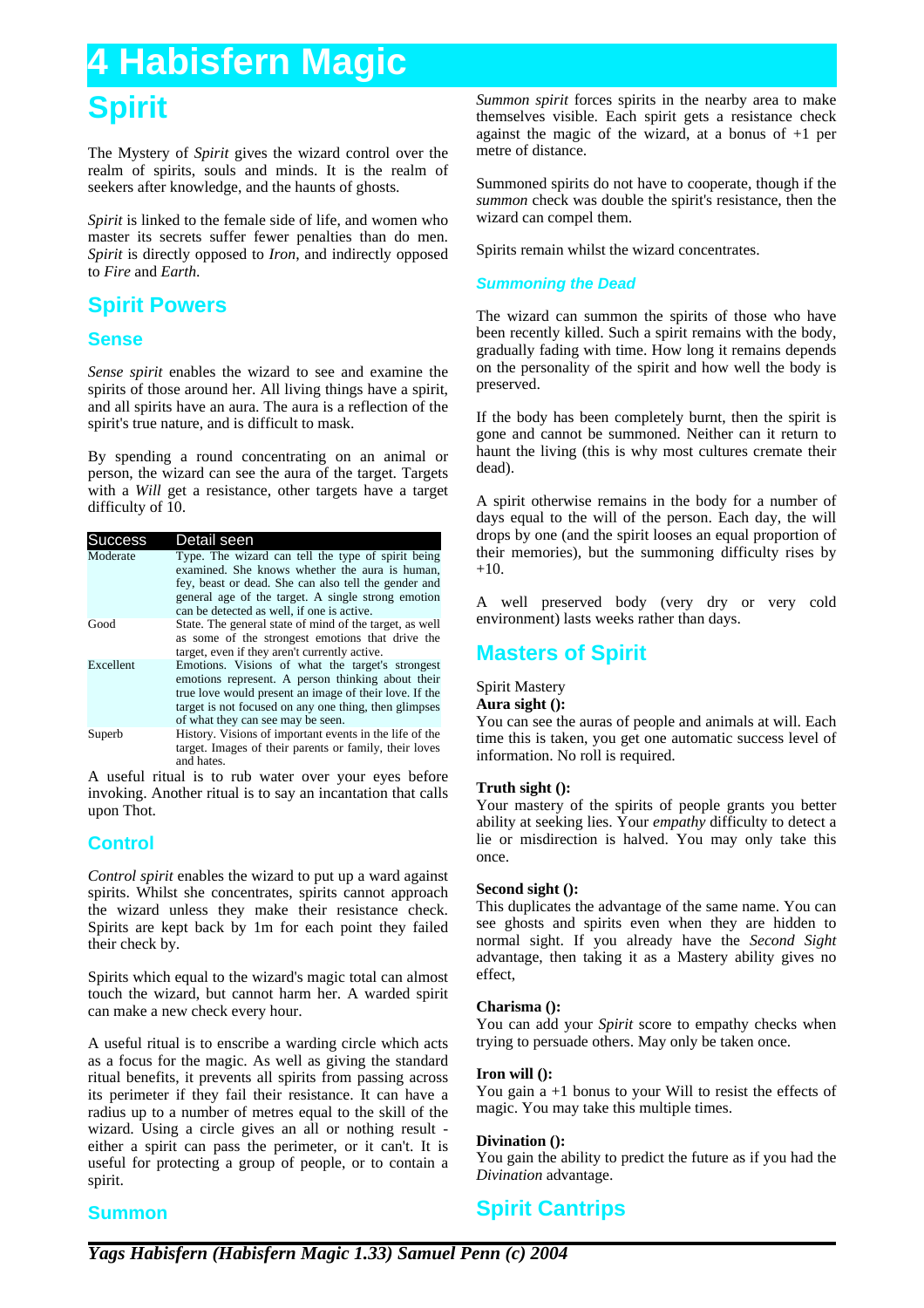Cantrips of *Spirit* enable the wizard to probe deeper into a person's mind, shape their thoughts and have control over their dreams. To a limited extent they also allow illusions, though unlike the illusions of *Air*, they work by making people think they see something, rather than creating an image which is actually seen.

Spirit magic is considered to be either passive or active. Passive magic is difficult for a target to detect. Unless they have some supernatural ability such as Second Sight or can use magic themselves, then they will never notice if they are the target of passive scrying. Others may get a perception check at difficulty 30 less the level of the cantrip.

#### **Confuse, Level 1**

**Time:** 1 round **Range:** Short

**Duration:** Momentary **Resist:** Will

With this cantrip, the mind of the target is temporarily confused. If they fail the resistence, then they loose any remaining attacks that round if in combat, or are prevented from carrying out some other action if not.

#### **Hear, Level 1**

**Time:** 1 round **Range:** Short **Duration:** Natural **Resist:**

With this cantrip you may listen for the minds of others. You may not hear their thoughts, but you know that they are there, and whether they are active, resting or asleep. You do not need to be able to see your targets - anyone within range will be detected.

#### **Impress, Level 1**

**Time:**Speech **Range:** Communication **Duration:** Natural **Resist:** None

By weaving your magic into your words, you can improve their ability to impress a simple emotion into the minds of the targets. The base difficulty of the cantrip is 10, modified by the number of targets. Each level of success provides a +1 bonus to an *Empathy* check to influence the targets.

The actual persuasion need not take a long time. You make a suggestion ("what a nice ring, wouldn't it be nice to own it", "she's a beautiful woman, kissing her would be good"), and then make opposed *empathy* and *will* check as per any other persuasion attempt.

# **Find, Level 3**

**Range: Relationship Resist: Will Duration:** Concentration

With this cantrip the wizard may know the location of a single person that they have met before. The target of the cantrip gets to resist, unless they are actively thinking about the wizard. On a moderate success, the wizard will know the direction (within 30 degrees) and distance (within +/- 50%) to the target. Each extra level of success halves both of these errors.

The above assumes that the target is well known to the wizard. Someone who isn't that well known (possibly met often, but she doesn't really know that much about them) adds +10 to the difficulty, and someone who has simply been seen adds +20.

**Pain, Level 3 Time:** 1 round **Range:** Short of an important event, but not both.

**Duration:** Momentary **Resist:** Health

When this cantrip is invoked, unless the target succeeds at the resistence check, then they are wracked by a short, sharp spasm of intense pain. They gain a *stun*, and are at a -10 penalty to all actions for the rest of the round. You may target a particular body location, which requires an extra level of success. If a hand is targeted, then they will drop whatever they are holding.

#### **Thought, Level 3**

**Time:** 1 round **Range:** Short **Duration:** Natural **Resist:** Will

You can telepathically send a thought to a target, causing them to briefly act upon it. The thought must be simple enough to be expressed in a single word, though that word does not need to be spoken. For example, 'sit', 'stand' or 'drink' would make the target think about, and probably do, those things. A thought such as 'window' could cause them to look at the window.

The target will get a bonus to resist if the action is stupid or dangerous. They will continue the action until they have a reason not to.

#### **Dream, Level 5**

**Time:** 1 round **Range:** Relationship

**Duration:** Concentration **Resist:** Will

Send a dream to someone known. You may make the dream as detailed as you wish, however more detailed dreams are harder to send, and have a greater risk of corruption. Specifying a simple dream is more likely to get through unbroken.

| Success   | Type of dream sent                                      |
|-----------|---------------------------------------------------------|
| Moderate  | Vision. Send a vision of a place, person or thing.      |
|           | The target will have a dream which features the         |
|           | subject prominently, though the nature of the dream     |
|           | itself will be invented by the target's subconscious.   |
| Good      | Scene. Send a vision of a particular scene, such as     |
|           | travelling to a mountain, fighting with a person or     |
|           | finding treasure in a tomb.                             |
| Excellent | <b>Message.</b> Send a message, which will be spoken by |
|           | someone in the target's dream.                          |

A *waking dream* may be sent to a person who is not asleep. This requires two extra success levels.

#### **Memory, Level 5**

**Time:** 1 round **Range:** Short **Duration:** Natural **Resist:** Will

With this cantrip, you can create a fake memory in the mind of the target. They will remember that memory as if it were their own. Memories of important events are harder to implant than a small memory of something vaguely remembered. The memory is of a single event, and doesn't change the rest of the target's mind to match. You could implant a memory of the target once being abused by their father as a child, but it wouldn't affect their other memories of their father, or what their feelings towards their father. However, it probably would confuse them as to why they've only just remembered this.

| Moderate  | An old vague memory, such as having met a person,  |
|-----------|----------------------------------------------------|
|           | or been to a place.                                |
| Good      | Either a detailed memory of an event, or a memory  |
|           | of an important event, but not both.               |
| Excellent | Memory of an event that is both detailed and quite |

*Yags Habisfern (Habisfern Magic 1.33) Samuel Penn (c) 2004*

Success Type of Memory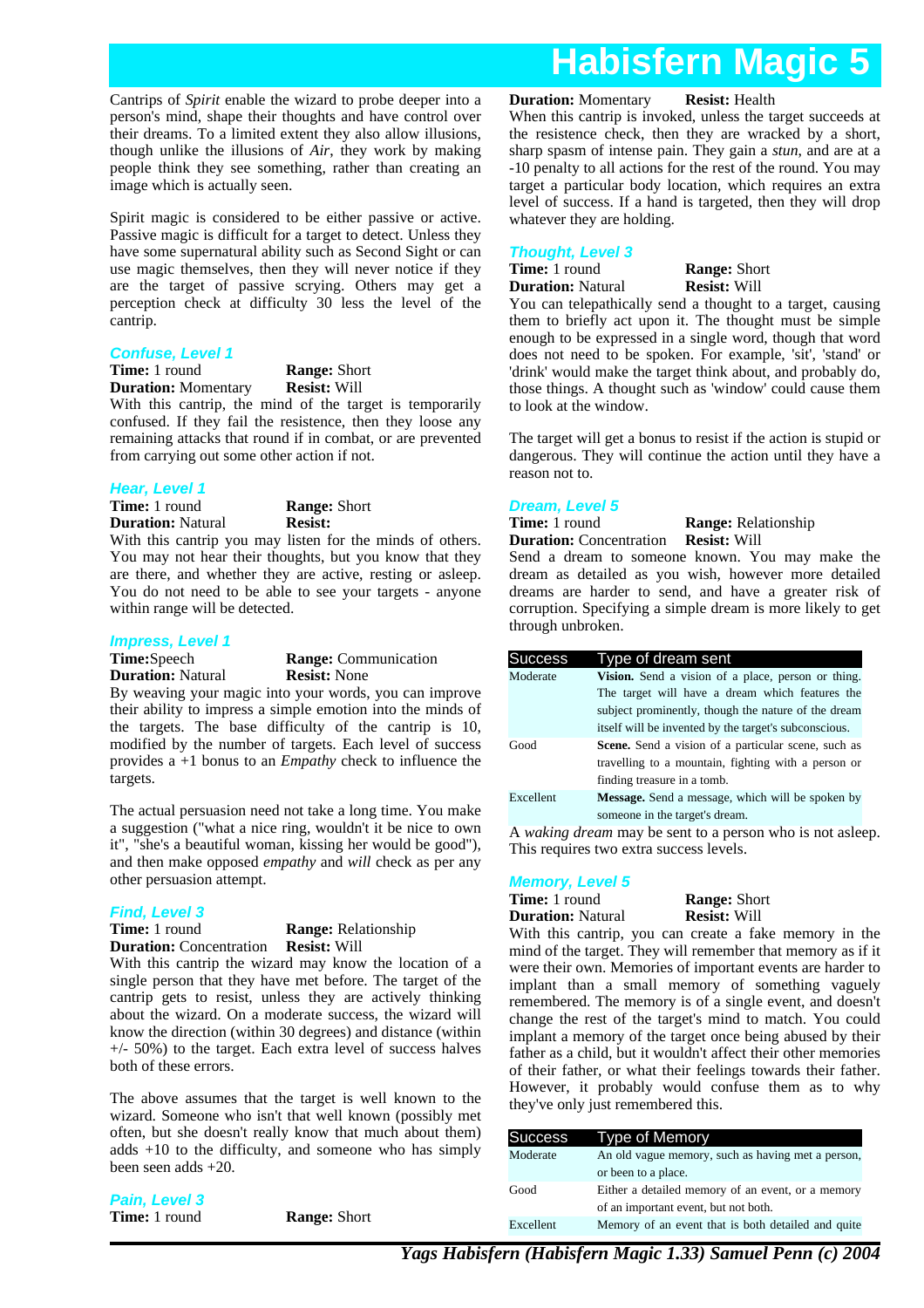#### Success Type of Memory important.

Superb Memory of an event that is both detailed and quite

#### or quite long.

**Sleep, Level 5**

**Time:** 1 round **Range:** Short **Duration:** Natural **Resist:** Health

important, that is also either unusual or exceptional,

If the targets fail to resist then they will become extremely tired, gaining one fatigue for each level of success. If already resting, then they will fall into a non-magical sleep. If any target is totally exhausted (-40 penalty), then they will fall asleep even if in the middle of combat.

#### **Obscure, Level 7**

#### **Time:** 1 round **Range:** Short

**Duration:** Concentration **Resist:** Will

With *Obscure* you can affect the minds of those around you in order to alter their perception of you. Ultimately it is possible to make them believe that you are not there, though it is easier to make them think you to be someone else of no importance, such as a servent, beggar or guard.

A successful result will cause people to ignore you, or at least not question you. A guard may stand aside for you, and may even unlock a door, as long as you behave in an expected way. You may extend the protection of this cantrip to cover companions, in which case they must be included as an extra target.

| Hiding. You can try to simply hide, in which case<br>each level of success gives you $a + 1$ to your attribute<br>when attempting a stealth check.                                                                                                                                                                                              | Moderate+ |
|-------------------------------------------------------------------------------------------------------------------------------------------------------------------------------------------------------------------------------------------------------------------------------------------------------------------------------------------------|-----------|
| Nothing special. The target will ignore you unless<br>they have a reason not to. A guard randomly<br>checking people will not choose you, but a guard<br>checking everyone will.                                                                                                                                                                | Moderate  |
| Suspicious. If the target has a reason to notice the<br>wizard, then a good success is required. Walking<br>past guards into the noble's quarter when she doesn't<br>look like a noble, or carrying a weapon where<br>weapons aren't allowed.                                                                                                   | Good      |
| Unusual. If the target has a specific reason to notice<br>the wizard, then an excellent success is required.<br>Such reasons might include a merchant stopping her<br>from shoplifting, or a guard only allowing known<br>people through the gates. Trying to pass as normal<br>when the wizard is anything but would also count as<br>unusual. | Excellent |
| Extravagant. Trying to get into an invitation only<br>noble's party dressed in bloody furs and carrying a<br>big weapon.                                                                                                                                                                                                                        | Superb    |
| <b>Terror, Level 9</b><br><b>Time:</b> 1 round<br><b>Range:</b> Short<br><b>Duration:</b> Concentration<br><b>Resist: Will</b>                                                                                                                                                                                                                  |           |

An illusion of terror is created in the minds of the targets. The illusion cannot be seen by anyone else save for those affected by the cantrip. The illusion is of something dark, nameless and terrible which the targets will find awful. They can see, hear and smell the illusion, though if one of them manages to approach it, then it will be banished for all of them.

If you get a moderate success, then the targets of the magic will be afraid and unable to approach. On a *good* success they will be fearful enough to retreat, and on an *excellent* success they will cower in terror and be unable to act.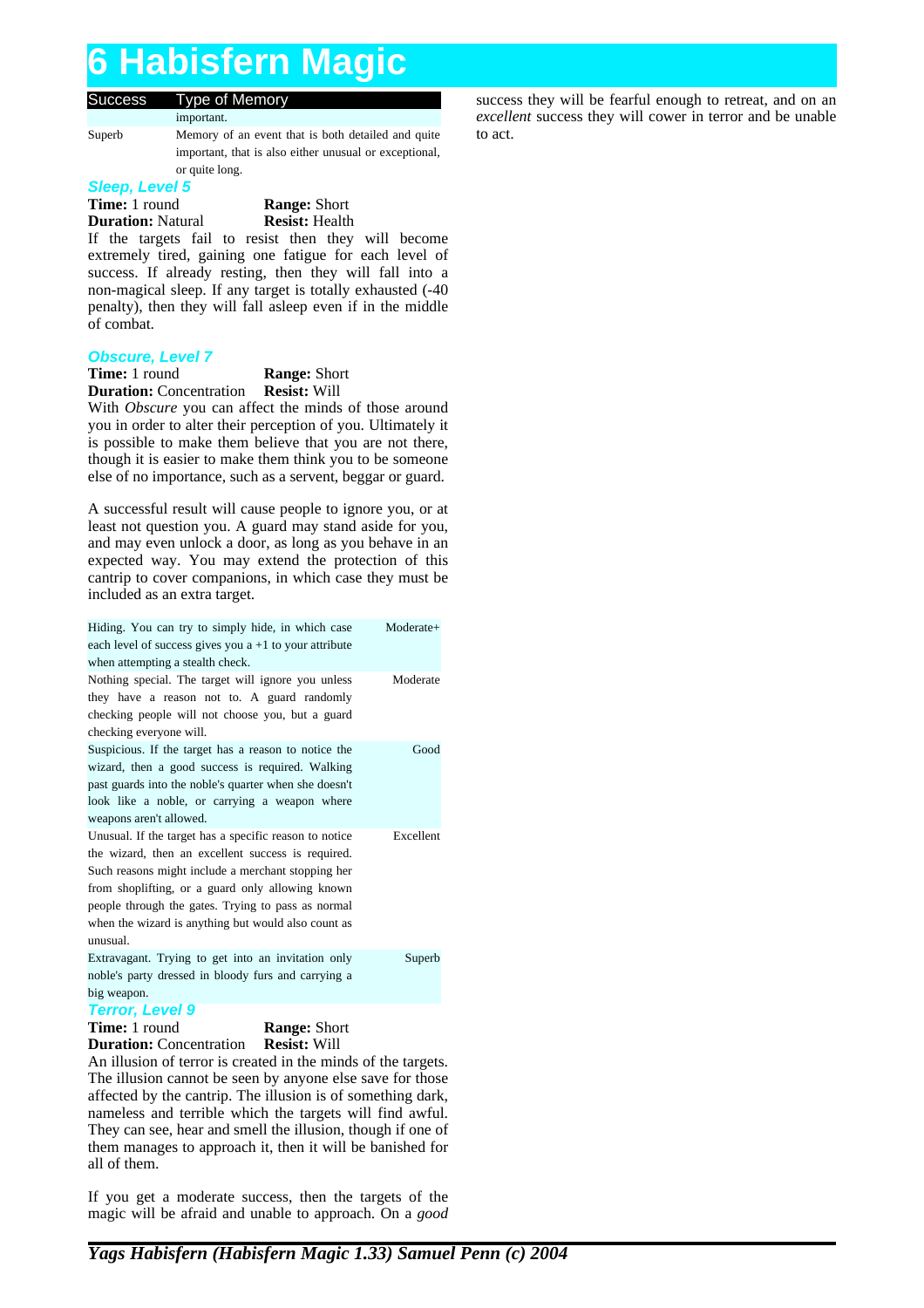# **Water**

*Water* gives power over the wet, dark and cold. It represents the deep ocean which engulfs and swallows those within it, the darkness which hides and frightens and the coldness which stills limbs and depresses the soul. As water quenches fire, so this power quenches passions and energy.

*Water* is associated with the masculine side of magic and so male wizards suffer fewer penalties when it is mastered.

### **Water Powers**

#### **Sense**

You may *Sense* the properties of a liquid by taking a small taste of it. You may try to discern its properties by scent, though this adds  $+20$  to the difficulty. Except for the most potent of poisons, the taste is rarely enough to be harmful. A skill check is required using *perception x Water*. You can sample a cup sized volume of liquid.

| <b>Success</b>           | Detail seen                                                                                                                  |
|--------------------------|------------------------------------------------------------------------------------------------------------------------------|
| Moderate                 | Type. A general feel as to the whether the liquid is<br>harmful or beneficial. A degree (slightly or very) is<br>also known. |
| Good                     | Knowledge of the main property of the liquid.                                                                                |
| Excellent                | Knowledge of most of the properties of the liquid.                                                                           |
| Superb<br><b>Control</b> | Detailed knowledge of all the properties of a liquid.                                                                        |

Control over *Water* enables you to manipulate the behaviour of water, including its movement and ability to make things wet.

| Keep dry in light rain.                        | Moderate  |
|------------------------------------------------|-----------|
| Keep dry in heavy rain. Remove liquid from wet | Good      |
| clothes.                                       |           |
| Walk on still water.                           | Excellent |
| <b>Summon</b>                                  |           |

*Summon water* only works out in the open. The default effect is to cause it to start raining over the course of an hour, covering a 250m radius area.

Each level of success increases the intensity of the rain. Add +5 to the target difficulty for each doubling of the radius affected. Add +10 to cause the rain to reach full strength in a minute instead of an hour, or +20 to reduce that time to a round.

The magic lasts as long as the wizard concentrates.

### **Masters of Water**

A Master of Water may choose from the following abilities.

#### **Breath water ():**

The wizard gains the ability to breath water as if it were air. This does not affect their ability to breath air in any way. Water enters their lungs as air does, and the oxygen extracted from it.

#### **Water movement ():**

The wizard can move freely through water. Running or walking through water is hardly hindered at all, and swimming is at full movement rate, in any direction.

If this is taken a second time, then the wizard may walk on the surface of water.

#### **Cold resist ():**

The wizard may act as if the temperature were up to three levels higher than it actually is. He also gains  $a +10$  bonus to soak to resist cold related damage. If taken more than once, this advantage stacks with itself.

#### **Poison resist ():**

You gain a high resistence to poisons of all types, getting a +3 bonus to all *Health* checks to resist their effects. You may take this ability multiple times.

### **Water Cantrips**

# **Chill, Level 1**

**Duration:** Concentration **Resist:**

**Range:** Short

This cantrip causes a single target to become colder. At the very least, it will tend to make them uncomfortable, at worst it can cause hypathermia if they are not properly dressed for the cold.

The effective temperature for the target drops by one level per success.

#### **Extinguish, Level 1**

**Time:** 1 round **Range:** Short

**Duration:** Momentary **Resist:** Will

All targetted fires will be extinguished by this cantrip. The maximum size of fire you can affect depends on the level of success achieved. Torches and candles held by a person do not get to resist, though a creature of fire, such as an elemental, does.

| Moderate             | Torches.      |                     |  |
|----------------------|---------------|---------------------|--|
| Good                 | Camp fires.   |                     |  |
| Excellent            | Medium fires. |                     |  |
| Superb               | Large fires.  |                     |  |
| Fantastic            | House fires.  |                     |  |
| <b>Wet, Level 1</b>  |               |                     |  |
| <b>Time:</b> 1 round |               | <b>Range:</b> Reach |  |

**Duration:** Natural **Resist:** 

Causes the area specified to be covered by a thin film of water. The water is obtained from the air, so the amount amount gained depends on the humidity. Reduce success by one level to three levels for dry air, increase for moist air. The air will be dryer after the cantrip has made the change.

The water created is always cold (just above zero, or the ambient temperature if that is colder). For an extra success level the water can be created super cooled (about -10 degrees), and will rapidly freeze.

| Success   | Level of wetness                                           |
|-----------|------------------------------------------------------------|
| Moderate  | Moist. Surface is moist. There will be no free             |
|           | standing water. Candles go out, other fires<br>unaffected. |
| Good      | Wet. Droplets of water cover surfaces, clothing is         |
|           | very wet. Small fires dimmed and may go out.               |
| Excellent | Saturated. A millimetre of water covers<br>- all           |
|           | impermeable surfaces, clothing and similar materials       |
|           | will be completely soaked. Small fires go out, larger      |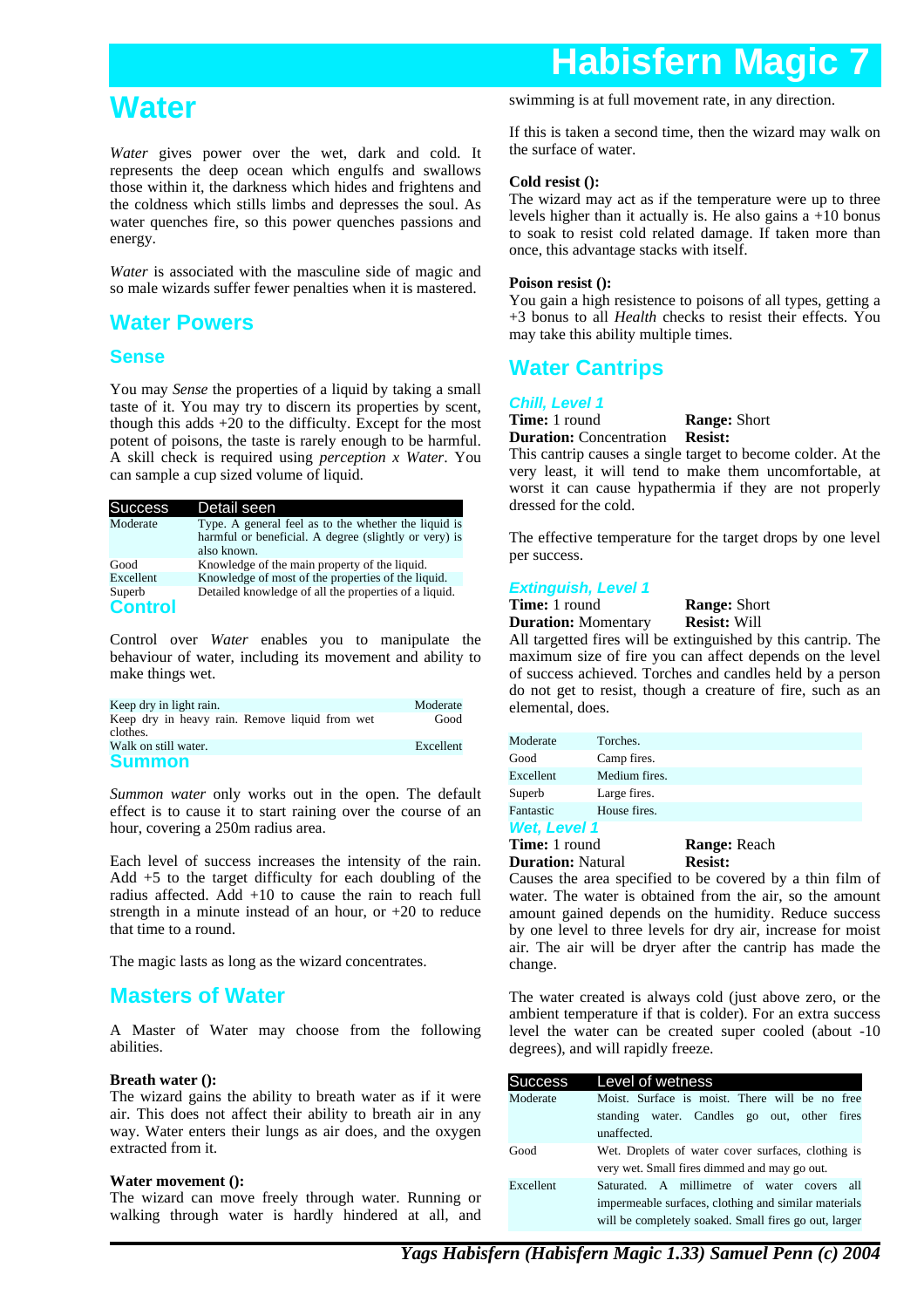| <b>Success</b> | Level of wetness           |
|----------------|----------------------------|
|                | fires will be dimmed and w |

rill create a lot of steam. Superb Flooded. Several millimetres of water covers everything. Double thickness of water each level beyond this. This amount of water will rapidly spread out from the initial area unless it is contained.

Targets do not gain any resistence, and only surfaces which are open to the air which you can see are affected (e.g., the inside of a box will remain dry).

#### **Fatigue, Level 3**

**Time:** 1 round **Range:** Reach **Duration:** Momentary **Resist:** Health When you invoke this cantrip on the target, unless they resist it then their energy is drained from them, and they gain one level of *exhaustion* per level of success.

#### **Frost, Level 3**

**Time:** 1 round **Range:** Self **Duration:** Natural **Resist:**

When invoked, this cantrip covers the area around you with frost and ice, dropping the temperature briefly. The frost is likely to ruin crops and make people uncomfortable. The area will warm naturally.

A *moderate* success will cause a light covering of frost, which will harm crops not used to it, but do little else. A *good* success will ruin most crops and an *excellent* success will create a thick layer of cold frost, freeze open water and make animals and people very uncomfortable.

#### **Gloom, Level 3**

**Time:** 1 round **Range:** Self **Duration:** Concentration **Resist:** Each level of success causes one level of darkness.

#### **Mist, Level 3**

**Time:** 1 round **Range:** Self

**Duration:** Concentration **Resist:**

Creates a mist over an area which obscures vision and causes everything to become damp. Once concentration has ceased, the mist will dissipate normally. Sound is also muffled in the mist, often more effectively than vision.

| Effect    | Thickness                                            |
|-----------|------------------------------------------------------|
| Moderate  | Light. A light mist, vision is reduced to 250m       |
|           | (which may mean no effect if the mist isn't this     |
|           | extensive). Surfaces become moist (see the Wet       |
|           | cantrip) after a minute.                             |
| Good      | Moderate. Vision is reduced to 100m.                 |
| Excellent | Heavy. Vision is reduced to 25m.                     |
| Superb    | Thick. Vision is reduced to 10m.                     |
| Fantastic | Very thick. An unnatural mist that reduces vision to |
|           | $1m$ .                                               |

#### **Blind, Level 5**

**Time:** 1 round **Range:** Short **Duration:** Concentration **Resist:** Will

Causes the eyes of the target to blacken, and become blind. A *moderate* success will cause an effective two levels of darkness, whilst a *good* success or better will completely blind them. The effect lasts until you stop concentrating.

A *Fantastic* success will may, at your option, permanently blind the target.

#### **Time:** 1 round **Range:** Short **Duration:** Concentration **Resist:**

This cantrip affects all free flowing liquid (e.g., not water in a living body) to greatly increase in volume. Each level of success doubles the water volume. This will often cause the water to flood. Once the water has left the area of effect, or as soon as you stop concentrating, the water will begin to return to its normal volume, reducing in volume by a multiple of the original amount each minute. Water which has been quadrupled in volume (i.e., two success levels) will take 3 minutes to return to normal (x3 after 1 minute, x2 after 2 minutes and normal size after 3 minutes).

If you invoke this magic upon a river or other region where water is flowing in, then any water coming into the area will *flood*. This may be used to cause serious flood damage down stream.

#### **Slow, Level 5**

**Time:** 1 round **Range:** Short

**Duration:** Concentration **Resist:** Health

The target of this cantrip is affected by a sluggishness that slows their movements. Each level of success causes them to suffer a -1 penalty to both *agility* and *dexterity*. If either is reduced to zero, then they are unable to move, and collapse to the floor.

Once you end concentration, they can immediately try to recover a point from both attributes by making a *health* check at a target of 20. A further check can be made each minute after that.

### **Drown, Level 7**

**Duration:** Concentration **Resist: Area:** Medium

**Time:** 1 round **Range:** Medium

A body of water can be made to suck down an object or creature within it. The water in the area affected will try to envelope any object on its surface, and drag them down to their deaths. Creatures cannot resist the magic itself, but can try to resist the drowning by making a *strength x Swim* check.

The base difficulty of the swim check is 30. This is increased by 5 for each level of success.

#### **Fog, Level 7**

**Area:** Village

**Duration:** Concentration

**Time:** 1 round **Range:** Self **Duration:** Concentration **Resist:** 

A thick fog spreads out from you when this cantrip is invoked. Within about a minute, it will cover the full area of effect. Once concentration ceases, then it will begin to disperse naturally. If you move whilst concentrating on it, then it will move with you.

#### **Night, Level 7**

#### **Time:** 1 round **Range:** Self

**Duration:** Concentration **Resist:**

By invoking this cantrip you summon down an unnatural night on the entire area. Each level of success causes two levels of darkness, and the temperature drops by one level. The *Night* will move with you as you move.

**Flood, Level 5**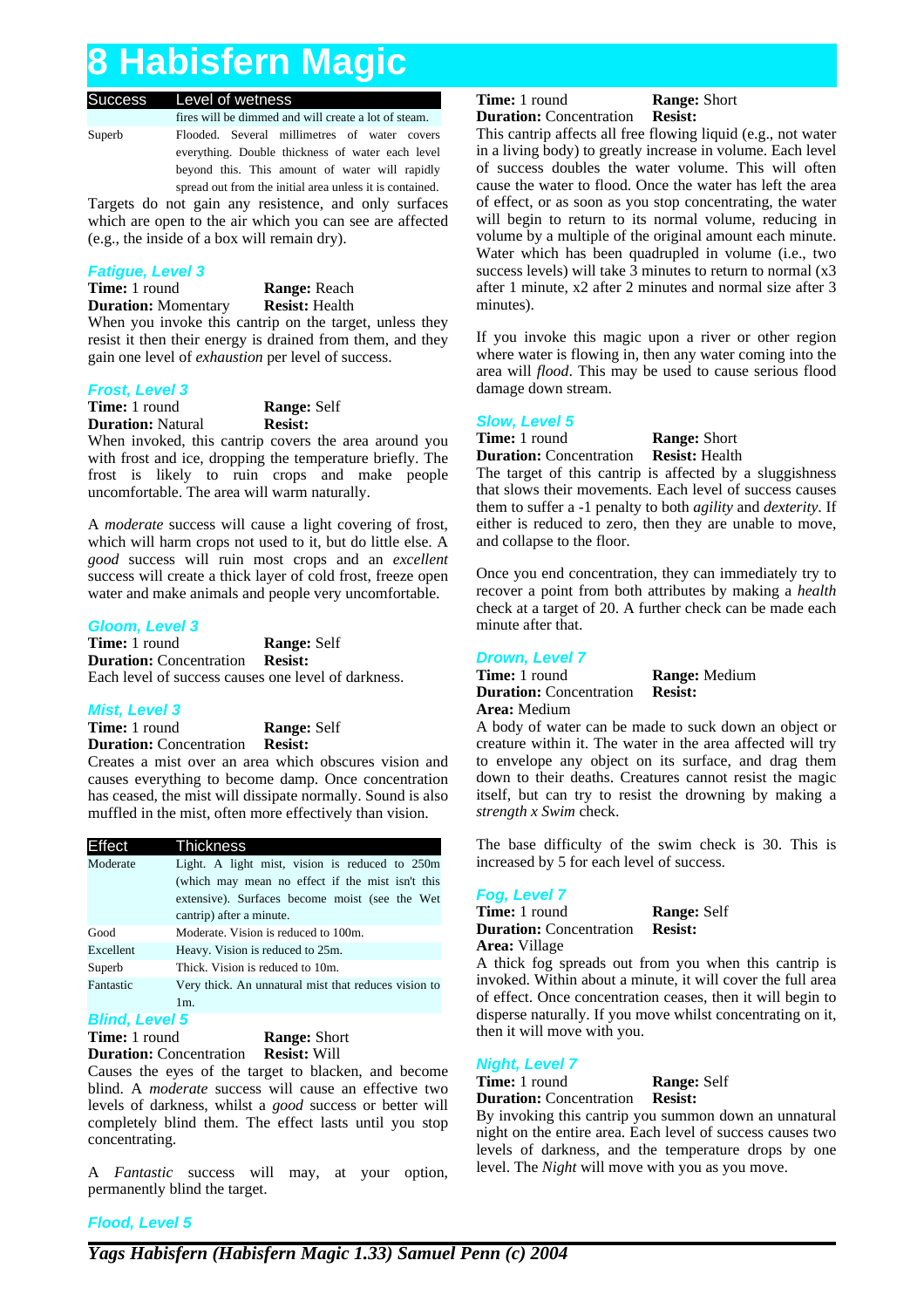# **Earth**

*Earth* gives control over growing things.

### **Sense**

*Sense earth* enables the wizard to commune with animals and plants. How easy this is to do depends on how close the animal is to humans. Dogs are quite easy, a wild bear is hard.

Animals which are used to dealing with humans and which get on well with them (trained dogs and horses) have a target difficulty of 10. Wild versions of such, or animals used to humans such as cats, cows, trained birds are 20.

Other mammals and birds are 30, as are trees. Lizards are 40, insects and bushes are 50 and grasses are 70.

| <b>Success</b> | Level of communication                                                                                                                                                                                |
|----------------|-------------------------------------------------------------------------------------------------------------------------------------------------------------------------------------------------------|
| Moderate       | Basic empathy, getting an idea of whether the target<br>feels good or bad.                                                                                                                            |
| Good           | Simple ideas can be read, and simple questions<br>related to those ideas can be asked. Where is food?<br>Which way did the big thing go?                                                              |
| Excellent      | Enables child like conversations with the target. The<br>target does not have access to information it would<br>not have. A tree cannot see for example, but it can<br>feel vibrations in the ground. |
| Superb         | Adult like conversations. Topics are still limited to<br>what the target would know about.                                                                                                            |
| Fantastic      | Tap into the memories of the target directly, even<br>seeing visions if applicable.                                                                                                                   |

#### **Control**

*Control earth* gives the wizard power over the fertility and growth of living things. She can increase crop yields, increase a woman's chances of conceiving and speed recovery.

Increasing plant growth takes a day, and the base difficulty increases growth of all plants by about 10% over a 10m radius. Each  $+5$  doubles the radius, and each  $+10$  increases the yield by another 10%. This magic can only be used once per growth cycle, and does tend to deplete the soil of nutrients.

### **Summon**

Summon an earth elemental.

### **Mastery**

A wizard who has mastered Earth has power over the ground, fertility and sexuality. She also has power over nature and animals, for they are an expression of life itself.

An Earth Master may choose one of the following advantages when she achieves a score of 10 in Earth. She may choose a second at 12, a third at 15 and one more every 5 points thereafter.

Earth is directly opposed to *Air*, so she receives a penalty to her Will for Air based magic. It also affects *Spirit* and *Fire* to a lesser extent.

Mastery of Earth **Earth sense ():**

A Master of Earth's senses are extended whilst she is in contact with the ground. She has a sense of anything else that contacts the ground within a number of metres of her equal to her score. She can sense them as if she can see them, so is unaffected by darkness, and it is impossible to hide from her.

This advantage may be taken multiple times, each extra time doubles the range of the ability.

#### **Fertility ():**

The Earth Master has full control over her own fertility, and may choose to conceive or not when coupling with another. If male, the Earth Master may cause a partner to automatically conceive, regardless of herbal contraception.

If taken a second time, then the Earth Master has complete control over her own sexuality. Over the course of a day, they may change their sex. They keep the same general appearance, though appear a male or female version of what they once were (probably being mistaken for a brother or sister).

# **Earth Cantrips**

# **Aid, Level 1**

**Duration:** Momentary **Resist:**

With this cantrip you can determine the physical ailments of a person or animal. This knowledges provides you with a bonus to any *first aid* check you may make when trying to heal them. The bonus is  $+3$  per level of success.

**Range:** Reach

#### **Cure, Level 3**

**Time:** 1 round **Range:** Reach

**Duration:** Special **Resist:** By invoking this cantrip upon a person, you can help them resist the effects of poison or disease. Each level of success provides a +5 bonus to their next check.

#### **Decay, Level 5**

**Time:** 1 round **Range:** Short

**Duration:** Momentary **Resist:**

The target of this cantrip will decay rapidly, turning to dust within a few rounds. Each target can be a single once-living being, such as a dead tree, dead person or dead whale. A *moderate* success will turn the corpses to a skeleton, a *good* success will decay most of the skeleton and better success will leave nothing.

# **Heal, Level 5**<br>Time: Minute

**Duration:** Natural **Resist:**

**Range:** Reach

For each level of success you may heal up to one level of wounds or stuns in the target. For each level healed, you gain one level of *exhaustion*.

#### **Age, Level 7**

**Time:** 1 round **Range:** Short<br> **Duration:** Natural **Resist:** Health **Duration:** Natural

The target of this cantrip will begin to age rapidly. The target gets a check to resist, but if they fail then they will be wracked with pain (-5 to all actions per level of success), and age according to the success of the magic.

Success Effect Moderate Target is aged by one year.

*Yags Habisfern (Habisfern Magic 1.33) Samuel Penn (c) 2004*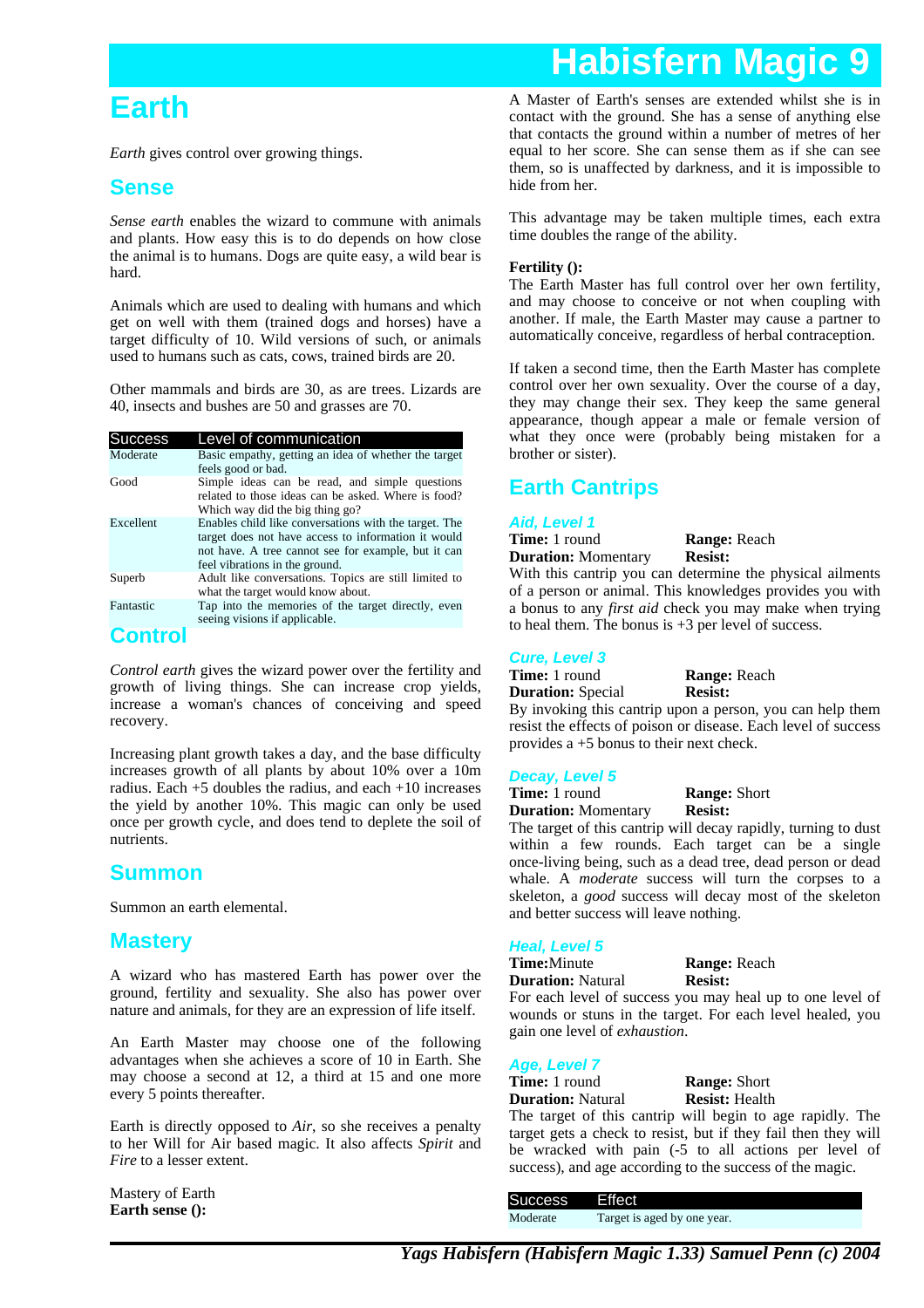| <b>Success</b> | Effect                      |
|----------------|-----------------------------|
| Good           | Target is aged by 3 years.  |
| Excellent      | Target is aged by 10 years. |
| Superb         | Target is aged by 30 years. |
| Fantastic      | Target is aged by 90 years. |

The target will age one year per round. A success level can be used to double the rate of aging, but obviously reduces the total years aged by.

#### **Animate, Level 7**

**Time:** 1 round **Range:** Reach

**Duration:** Concentration **Resist:** Causes a corpse to be animated for as long as you concentrate. The better the condition of the corpse the easier it is to animate. The better the success of the invocation, the easier the animated corpse is to control.

# **Beauty, Level 7**<br>Time: 1 round

**Range:** Reach

**Duration:** Special **Resist:** Will When you invoke this cantrip upon a person, you cause an alteration of their body in order to make them more beautiful. A *moderate* success will make minor changes, but every two full levels of success is equivalent to  $a +1$ level of *Beauty* advantage.

The effect will undo itself over time, loosing a level of beauty each day until the person is back to normal.

#### **Fertility, Level 7**

**Time:** 1 round **Range:** Self **Duration:** Concentration **Resist:** Will When invoked, this cantrip affects all animals within it.

Those who fail to resist have both their lustfulness and fertility increased.

The effect is initially centered on you. You may choose to have it follow you, or be fixed in place, when the cantrip is first invoked.

#### **Ugly, Level 7**

**Time:** 1 round **Range:** Short

**Duration:** Special **Resist:** Will

This cantrip warps and twists a person's appearance to make them appear ugly. Every level of success is equivalent to one level of the *Ugly* disadvantage, and initially levels of *Beauty* will be cancelled.

The effect will undo itself over time, loosing a level of beauty each week until the person is back to normal.

#### **Wood, Level 7**

**Time:** 1 round **Range:** Self

**Duration:** Concentration **Resist:**

Causes your skin to darken like bark, and to become harder and better at resisting damage. Each level of success provides you with  $+3$  soak, but also gives a penalty of -1 to *agility* and *dexterity*.

Extra success levels can be used to reduce the penalty.

#### **Stone, Level 9**

**Time:** 1 round **Range:** Self **Duration:** Concentration **Resist:** Causes your flesh and bones to harden into stone. You also gain the ability to move through earth and stone whilst in this state. Each level of success provides you

with +6 soak and +1 to *strength*, but your *agility* and *dexterity* are both reduced to one.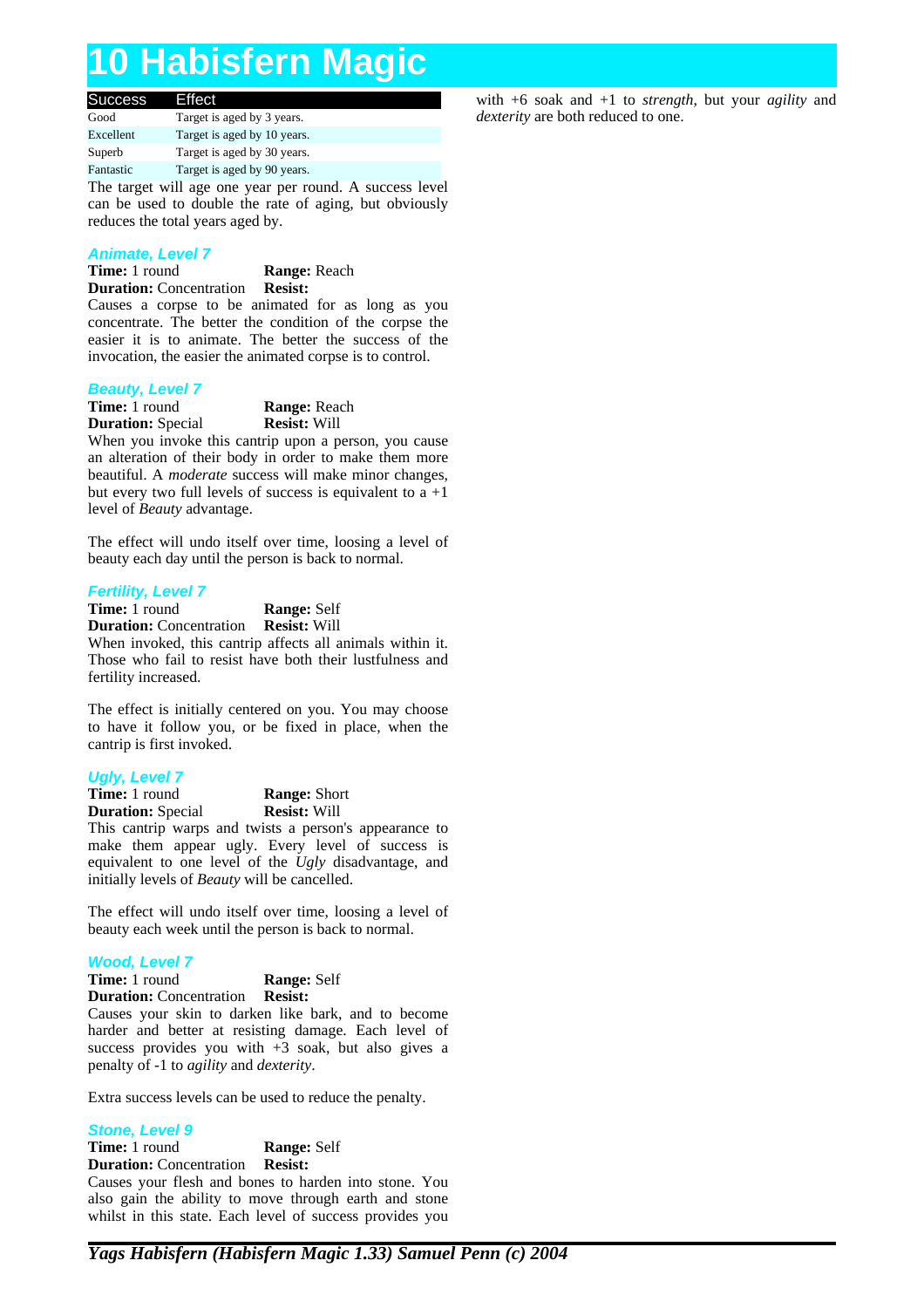# **Iron**

*Iron* is the realm of metal and rock. It is solid and unmoving.

## **Sense**

*Sense iron* enables the wizard to detect flaws and properties of a metal. When using a craft skill to work metal, the wizard can add their *Earth* skill to the craft roll.

# **Control**

*Iron* represents strength and toughness, and *Control Iron* grants the wizard control over their own nature, toughening their body. By concentrating for a minute, the wizard can give themselves a +5 to soak for each level of success, but at a cost of -1 to agility and dexterity. Two success can be used to give a soak bonus without the penalty.

The effect lasts as long as the wizard concentrates or until they are wounded. Each time they take a wound (not stuns), their soak bonus drops by 5. Any penalties are lost as soon as they loose their last bonus. Other side effects mean that the wizard looses all sense of touch, and is heavier, making them unable to swim.

## **Summon**

Summon something or other.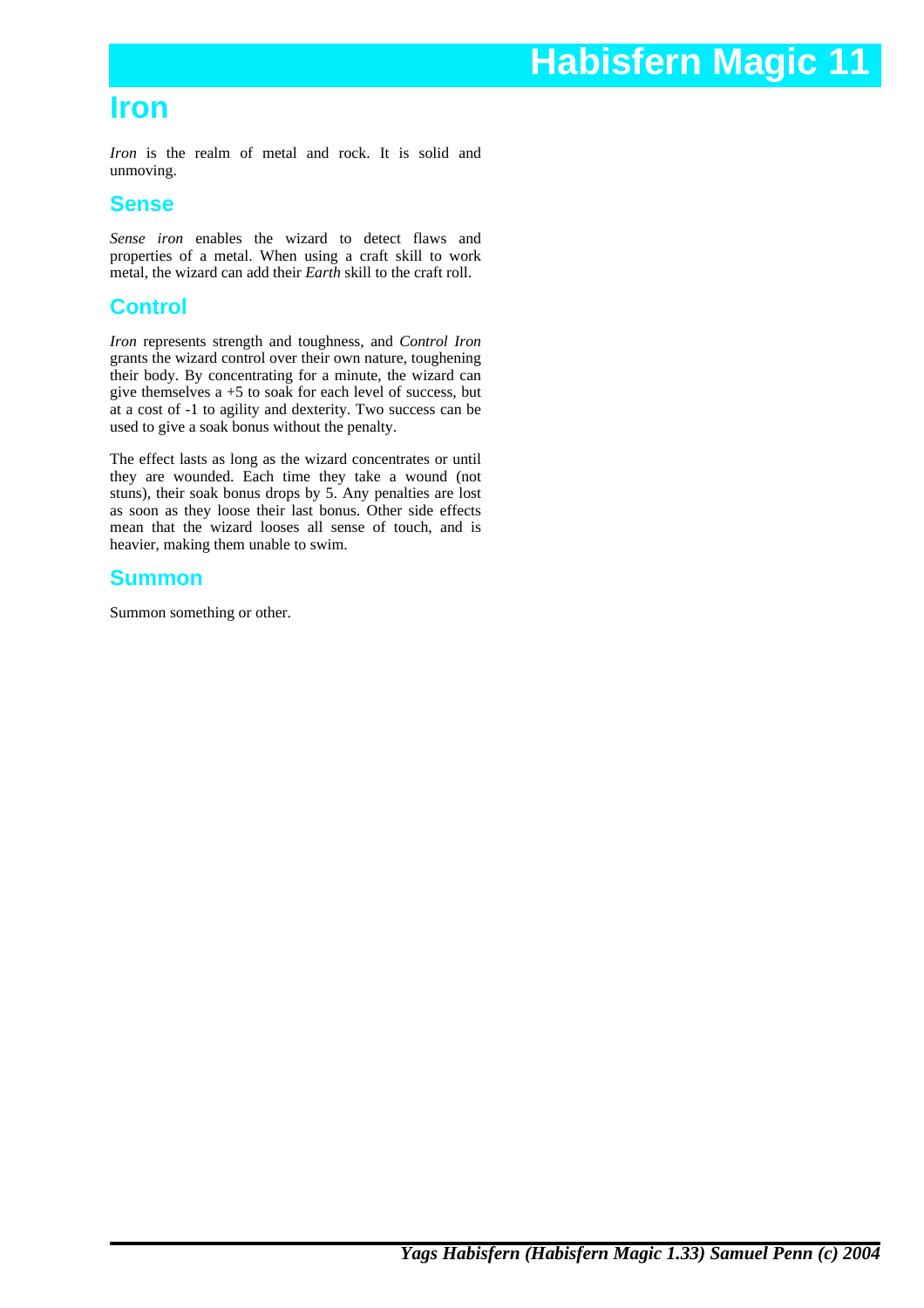# **Fire 12 Habisfern Magic**

*Fire* represents heat, flames, mobility and passion. It is seen to have an affinity to the female side of magic.

### **Sense**

*Sense Fire* enables the wizard to see visions through fires. By looking into a fire, the wizard can see out of another fire within sight (i.e. the wizard must be able to see both fires). The distance to the next fire impacts on the quality of the vision. If it is more than 10 metres away, then the wizard is at -10. Each multiple of 10 (100m, 1km, 10km) reduces the roll by a further -10.

The size of the smallest of the two fires also reduces the quality of the vision. A large camp fire or larger is needed for best quality. A small camp fire reduces the quality by one level, a torch by two levels and a candle by three levels.

| <b>Success</b> | Vision quality                                                                                                                                              |  |  |
|----------------|-------------------------------------------------------------------------------------------------------------------------------------------------------------|--|--|
| Moderate       | Poor quality, the wizard can make out shadowy<br>shapes, but not much else.                                                                                 |  |  |
| Good           | Low quality, the wizard can see enough to recognise<br>people, but not details about what they are holding<br>or wearing.                                   |  |  |
| Excellent      | The wizard can see details about people, though not<br>enough to read by. Some sound can be heard, and<br>though voices may be recognised, words cannot be. |  |  |
| Superb         | Good enough quality to read by, and conversations<br>can be heard and understood.                                                                           |  |  |
|                |                                                                                                                                                             |  |  |

A person with *Second sight* may see the eyes or face of the wizard staring out of the fire.

# **Control**

With the power of *Control fire*, the wizard may protect herself from heat and flames. By concentrating on her magic, she can grant herself a soak bonus of +5 against heat and flame per level of success.

Alternatively, all fires within range may be made more or less intense, increasing its heat and rate of burning, or snuffing it out altogether. Each success changes the effective size of the fire by one. Each metre of radius of effect gives a -1 to the magic check.

# **Summon**

The wizard can summon a fire elemental to do her bidding. The elemental must be called from a fire of sufficient size. If it is commanded to leave an area of combustion, then it will reduce in size each round. It may take over and animate the bodies of living creatures it has slain.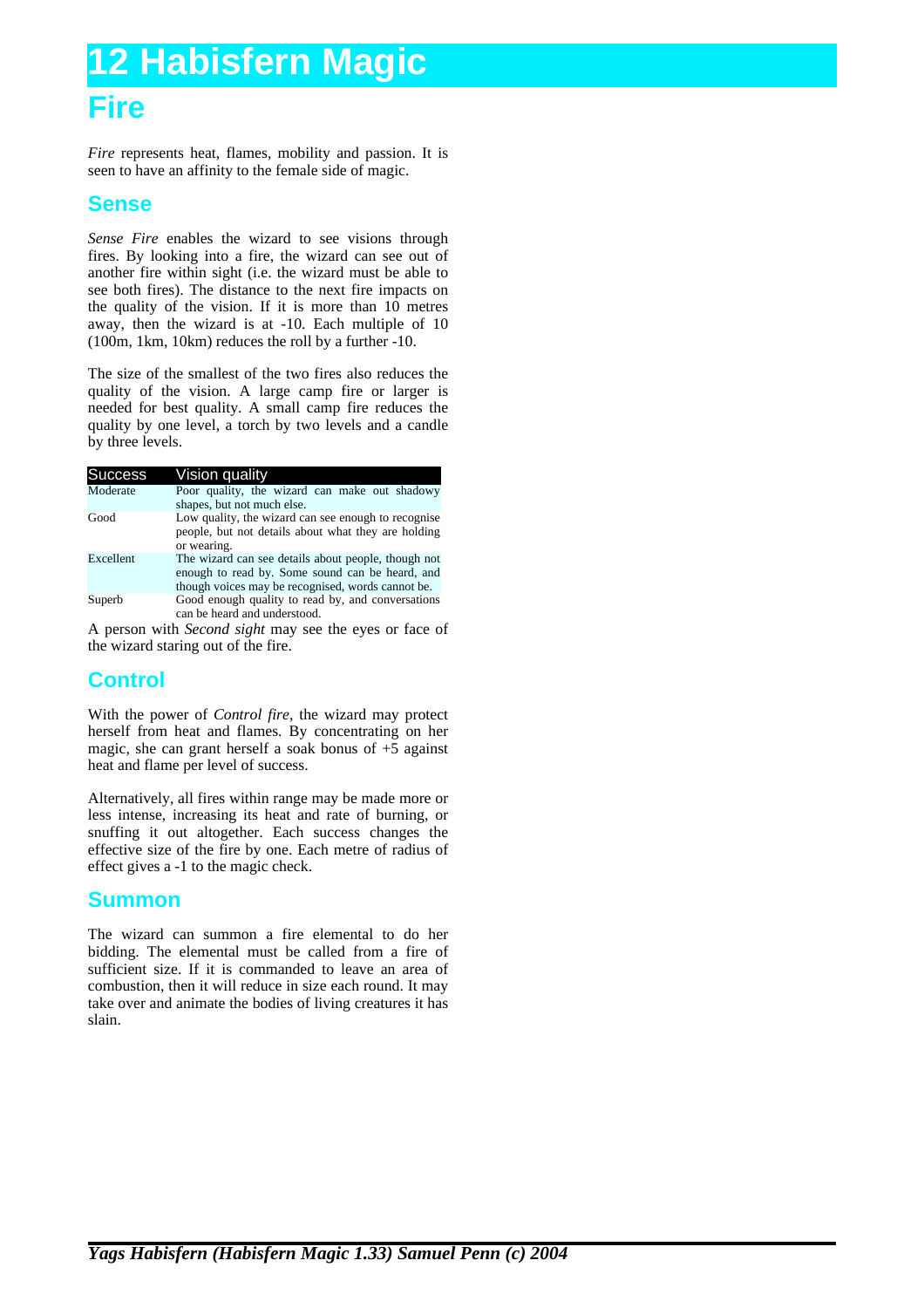# **Air**

### **Sense**

With *Sense air* the wizard can predict the weather. Each level of success gives a weather prediction for up to one day into the future for the local area.

With *sense air* the wizard can also increase their perception of things in line of sight. Each level of success halves the effectiveness distance for purposes of seeing and hearing things within direct line of sight.

# **Control**

With *control air* the wizard can command the winds around him. By default, the air within 10m of the wizard is affected. Each level of success increases or decreases the level of wind. Each multiple of 10 increase in the radius of effect requires an extra level of success.

It takes one minute for each success level to have an affect, and the wizard must concentrate on the casting of the magic during this time. The change lasts whilst the wizard concentrates.

# **Summon**

The wizard may summon an elemental of air.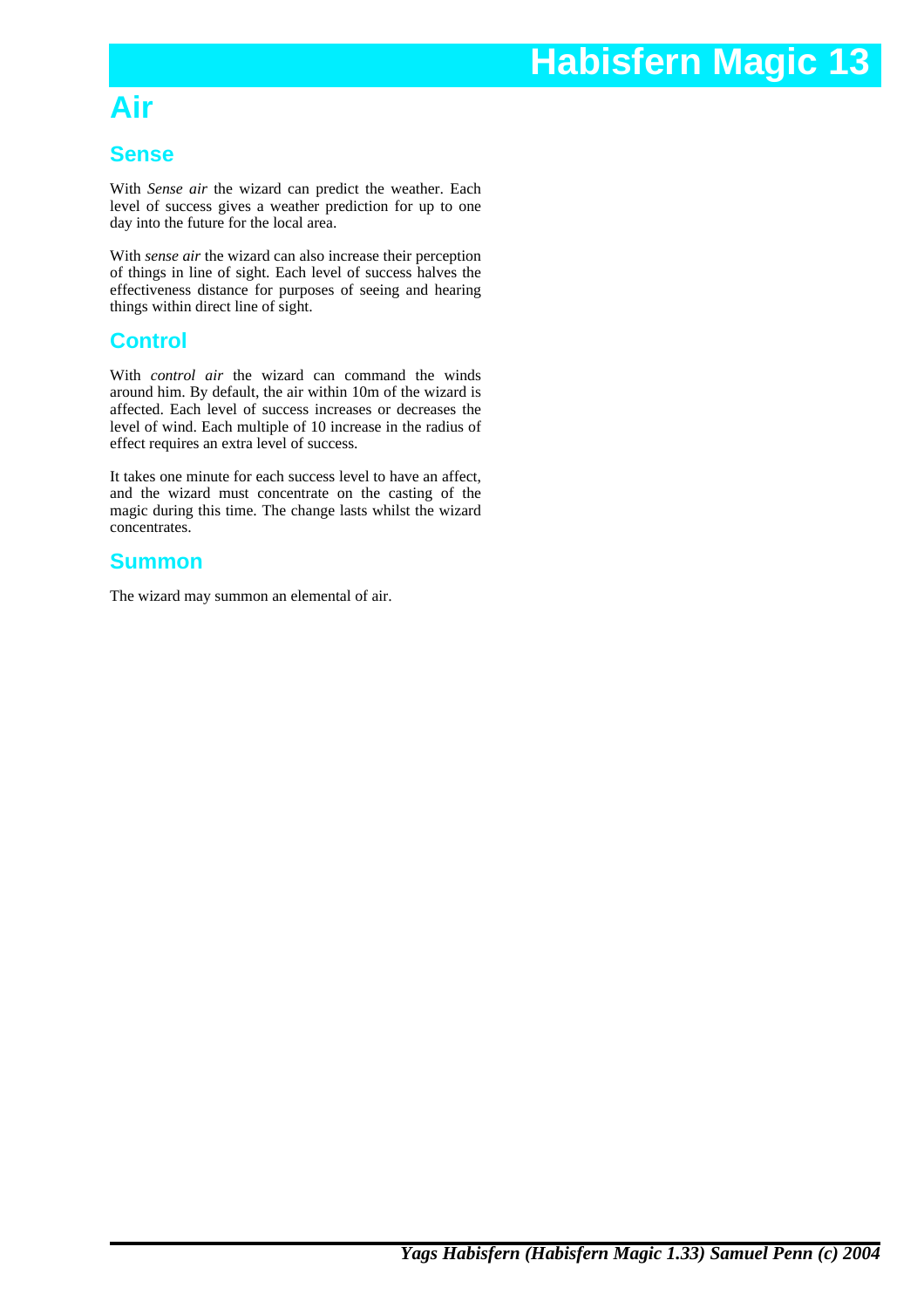# **Insanity 14 Habisfern Magic**

The *Mysteries* provide you with mastery over the different aspects of the world, enabling you to twist reality to your will. Sometimes however, reality will twist back, warping your mind in ways that make you not quite human. Though this warping is seen as a bad thing, it can lead to a greater understanding of the magic you are trying to control.

Ultimately, any wizard who overuses magic will go insane. The basic powers of each Mystery are the safest, which is why many wizards do not go to the trouble of learning cantrips. Those who strive for greater understanding though must ultimately pay the price of magic.

There are two ways to gain insanity. The first is by fumbling the use of magic, the second is by stretching your abilities when trying to learn new magic.

# **Levels of Insanity**

*Insanity* is a Trait, and like other traits it ranges from 0 (completely sane) to 5 (critically insane).

| Insanity       | <b>Description</b>                                                                                                                                    |
|----------------|-------------------------------------------------------------------------------------------------------------------------------------------------------|
| $\Omega$       | Mundane and stable. No signs of abnormal insanity.                                                                                                    |
|                | Mildly insane. You generally behave as normal,<br>though your reactions to stress may be more extreme<br>than others.                                 |
| $\overline{2}$ | Moderate insanity. You will have a number of quirks<br>which others will consider unusual, though which<br>will not be immediately apparent.          |
| $\mathcal{R}$  | High insanity. Your quirks and actions are quite<br>severe, and people will mark you as being odd, and<br>possibly dangerous.                         |
| $\overline{4}$ | Severe insanity. You find it difficult to function in<br>normal society, and will have a number of mental<br>defects which cause others to avoid you. |
| 5              | Critically insane. You cannot socialise normally, and<br>in fact probably have difficulty living with yourself.                                       |

### **Fumbling Magic**

When invoking a cantrip or calling on a power, if you roll a natural '1', then the magic fails and there is a chance of something worse happening. In order to keep control of the magic, it is necessary to make a Will check.

| Condition                                                                                                                                             | Target           |
|-------------------------------------------------------------------------------------------------------------------------------------------------------|------------------|
| Using a Power.                                                                                                                                        |                  |
| Using a cantrip.                                                                                                                                      | $10 + 5$ x level |
| In a region with an aura.                                                                                                                             | $+5x$ aura       |
| It is night, between sunset and sunrise.                                                                                                              | $+5$             |
| The moon is above the horizon and not hidden by<br>clouds. Being underground, or in a permanent<br>building out of sight of the moon can negate this. | $+5$             |
| The moon is full, regardless of whether it can be<br>seen.                                                                                            | $+5$             |

If you get a *good* success, then the magic simply fails and there are no side effects. On a *moderate* success you gain one level of *fatigue*, but are otherwise unaffected.

On a failure, you gain one level of *fatigue* and are stunned for the remainder of the round, being unable to act or even defend yourself. The following round, and each round thereafter, you may try to gain control again, though the difficulty is reduced by 10. Failure results in continuing to be stunned.

If you fail a number of checks greater than your current *Insanity*, then the magic threatens to overwhelm you completely (note that this means a single failure if you have no insanity). You may choose to either try to control the magic, or to let it wash over you. If you do the latter then you are stunned for one more round and then recover (no roll). However, the magic leaves a lasting imprint on you, and you gain a *quirk*. The quirk lasts for a week. At the end of the week, there is a 50% chance of the quirk becoming permanent and you gaining one level of insanity.

If you try to control the magic, then make another check the following round. If this fails, then you are immediately *overwhelmed* for the next 1d20 minutes. No further checks are required, but the effect of being overwhelmed can be a lot worse.

#### **Overwhelmed**

If you become *overwhelmed* by the magic, then you exhibit behaviour which is tied to the Mystery you were trying to control. The effect lasts for 1d20 minutes.

#### **Confused (Spirit)**

Your mind is confused by an overload of sensation. For the duration your *Perception* is doubled for noticing general things, but at -2 if you try to focus on anything (such as individual words), or trying to attack or dodge.

#### **Depression (Water)**

You are severly depressed, and see no reason to act or do anything. If there is a good reason to move, then you must make a Will check at a target of 30 to do so. More focused actions (fighting, using magic) is impossible.

#### **Lust (Earth)**

You are overcome with lust.

#### **Catatonic (Iron)**

You are unable to think or act.

#### **Rage (Fire)**

You are overcome with rage.

#### **Mindless (Air)**

You are unable to concentrate on any one thing, finding it difficult to act in a coherent fashion.

#### **Quirks**

A quirk is minor personality defect. Quirks can last a short time or be permanent.

#### **Depressed (-1):**

You feel depressed, and find it difficult to get up the enthusiasm to do anything.

#### **Loud (-1):**

You feel a need to speak loudly, though it is subconscious and you do not notice yourself doing it.